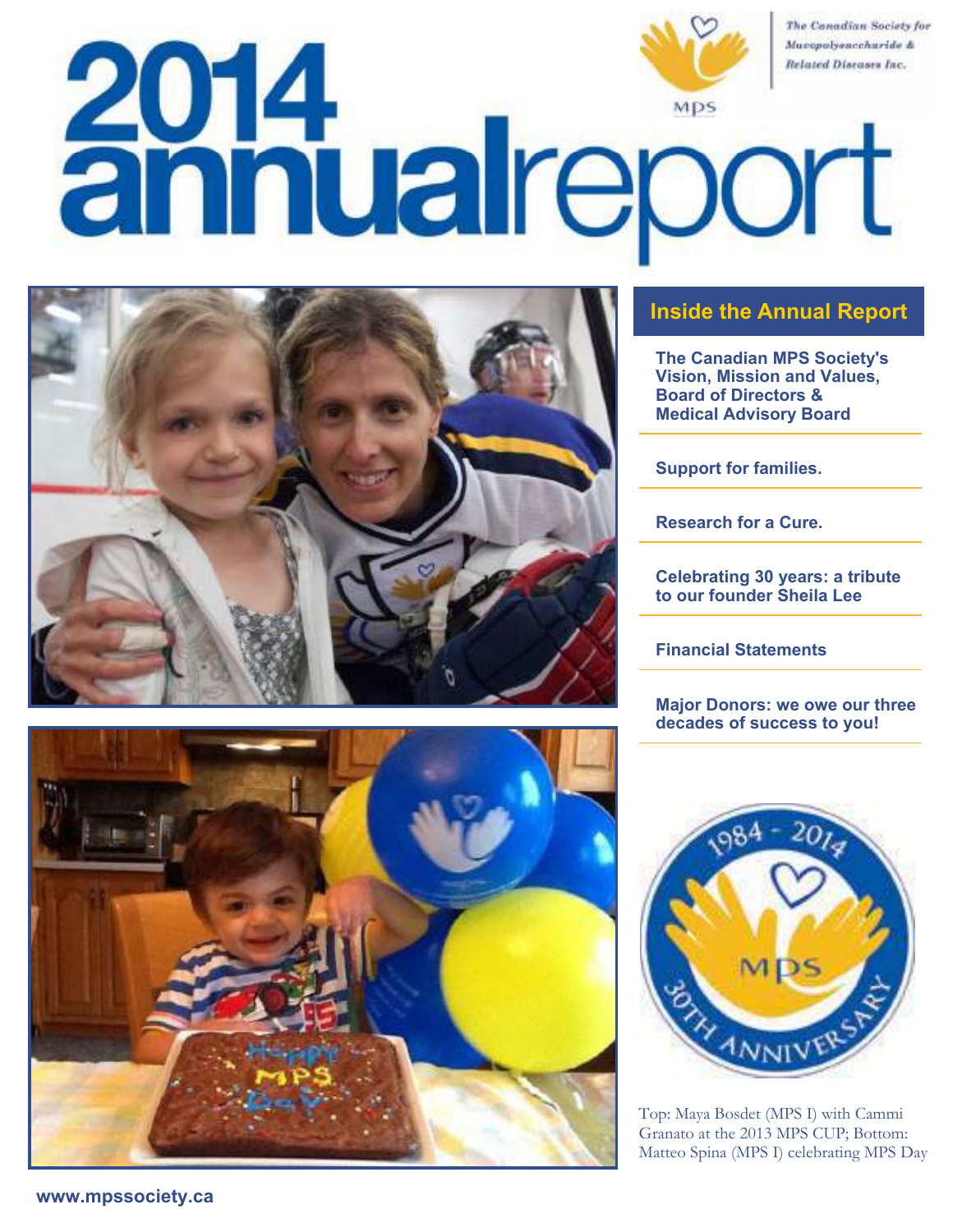# THE CANADIAN MPS SOCIETY: CELEBRATING 30 YEARS

#### **Our Vision:**

 We believe in a brighter future for those affected with and by Mucopolysaccharide (MPS) and related lysosomal diseases. We envision a future where patients no longer die from MPS and related diseases because treatments have been developed, cures have been discovered, and our government has made these treatments and cures accessible to those who need and deserve them. In the future, we envision those affected are living long, healthy, and fulfilling lives enjoying the company of their friends, children, and grandchildren.

#### **Our Mission:**

 Founded in 1984, The Canadian Society for Mucopolysaccharide and Related Diseases Inc. (The Canadian MPS Society) is committed to providing support to individuals and families affected with MPS and related diseases. educating medical professionals and the general public about MPS, and raising funds for research so that one day there will be cures for all types of MPS and related diseases.

#### **Our Values:**

The Canadian MPS Society values:

- community & compassionate support
- health & wellness
- justice & equality
- education & awareness
- research & innovation
- accountability & transparency

# BOARD OF DIRECTORS AND MEDICAL ADVISORY BOARD

## Board of Directors

**Chair—Bernie Geiss** Professional, British Columbia **Vice-Chair—Carrie Nimmo** MPS I, Aunt, British Columbia **Secretary—Judy Byrne**  MPS I, Parent, Ontario **Treasurer—Brent Nichols**  Professional, British Columbia **Warren Campbell**  Professional, British Columbia **Todd Harkins**  MPS I, Parent, British Columbia **Aubrey Hawton**  MPS III, Parent, Ontario

**Terms ended September 22, 2013: Jean Linden** MPS III, Parent, British Columbia **Mary Nelis**  MPS I, Parent, Quebec **Dan Priest**  MPS IVB, Parent, British Columbia **Matthew Santos**  Adult with MPS IVB, Ontario

**Term began September 22, 2013: Lisa Bosdet**  MPS I, parent, British Columbia

## Medical Advisory Board

**Chair—Lorne Clarke M.D., C.M., F.R.C.P.C., F.C.C.M.G.**  University of British Columbia, Vancouver, British Columbia **Robin Casey, M.D., M.S.C.**  Alberta Children's Hospital Calgary, Alberta **Joe Clarke, M.D., Ph.D.**  Hospital for Sick Children Toronto, Ontario **Aneal Khan, M.D.**  Alberta Children's Hospital Calgary, Alberta **Eva Mamak, Ph.D. (Neuropsychology)**  Hospital for Sick Children Toronto, Ontario **Serge Melancon, M.D.**  Montreal Children's Hospital Montreal, Quebec **John Mitchell, M.D.**  Montreal Children's Hospital Montreal, Quebec **Cheryl Rockman-Greenberg M.D., C.M., F.R.C.P.**  Winnipeg Children's Hospital Winnipeg, Manitoba

**Julian Raiman, M.D.**  Hospital for Sick Children Toronto, Ontario **Tony Rupar, M.D.**  CPRI London, Ontario **Sylvia Stockler, M.D**. BC Children's Hospital Vancouver, British Columbia

## Staff

**Kirsten Harkins, Executive Director Jill Ley, Executive Assistant Karen Saxvik, Executive Assistant** 



The Canadian Society for Mucapolysaccharide & **Belated Diseases Inc.** 

PO Box 30034, RPO Parkgate North Vancouver, BC V7H 2Y8 Phone: 604.924.5130 / 1.800.667.1846 Fax: 604.924.5131 Email: info@mpssociety.ca www.mpssociety.ca Charity # 12903 0409 RR0001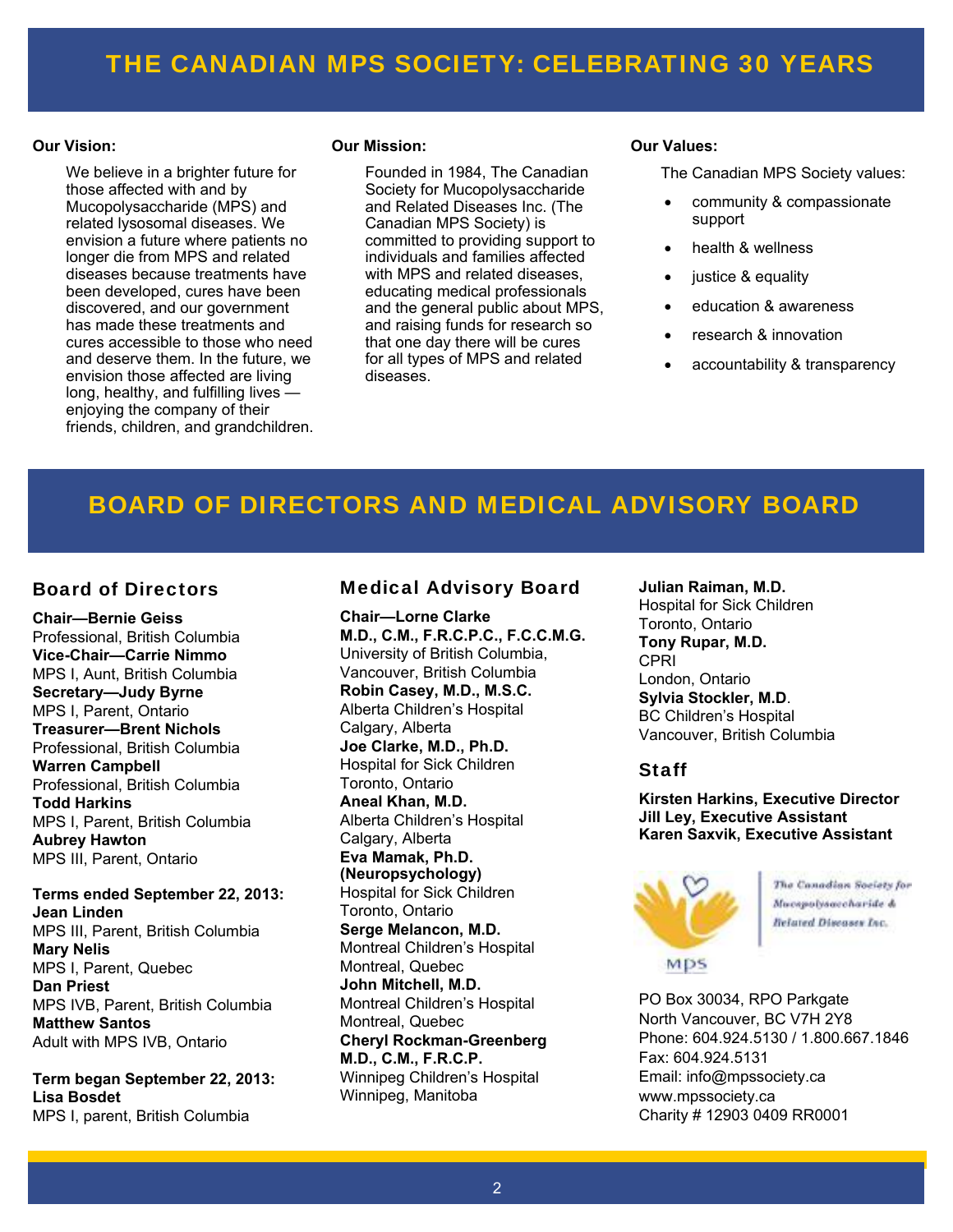A Guide to Understanding Mucopolysaccharidosis  $(MES)$   $I$ 

## **NEW BOOKLETS PUBLISHED**

In December 2013 we published new educational booklets for MPS I, MPS II, MPS III, MPS IV & MPS VI, as well as a new booklet on anesthesia. Thanks so much to the Medical Advisory Board who helped edit the booklets, and to Julie and Craig Taylor and everyone at Renegade Digital Media Inc. for doing the layout and design of our new booklets pro bono (in English and French!). Copies of these booklets are available for download on our website and hard copies can be ordered through our online store. Family Resource Binders for MPS IV were also produced and distributed.

# **Help us Join the Search for MPS!**

During the summer of 2013, the Society launched a new campaign to raise awareness amongst pediatricians of the early signs and symptoms of MPS. **Join the Search for MPS** brochures were mailed to all pediatricians across Canada, asking them to visit **www.jointhesearch.ca** to learn more and "join the search" for MPS. Dr. Lorne Clarke and Dr. Julian Raiman spoke about MPS diagnosis at the Canadian Pediatric Society meeting and a full-page ad ran in the Canadian Pediatric Society's fall 2013 newsletter. Early diagnosis leads to better patient outcomes. Do you know the early signs and symptoms? Let's all Join the Search.

**Can you tell** who has mucopolysaccharidosis?

# **A NEW TREATMENT FOR MPS IV A**

Throughout our 2013-2014 fiscal year, several Canadian patients continued their participation in BioMarin's Phase III enzyme replacement therapy study for the treatment of MPS IV A at three Canadian trial sites.



On December 4, 2013, Vimizim enzyme replacement therapy was submitted to Health Canada for approval and on

**February 14, 2014 the US FDA approved Vimizim for the treatment of patients with MPS IV A**. See next year's Annual Report for news on approval in Canada!

Our sincere gratitude to the Principal Investigators at the Canadian sites— Julian Raiman (Hospital for Sick Children, Toronto), John Mitchell (Montreal Children's Hospital) and Bruno Maranda (Hopital Fleurimont, Sherbrooke) —and their teams for their hard work and commitment to the patients and the trial,. And to the patients who took part, we can't thank you enough!

## **MPS IV A Family Meeting in Toronto**

On October 1, 2013, we hosted a MPS IV family meeting in Toronto, Ontario, which featured presentations by the Society's executive director Kirsten Harkins, Sick Kids' Dr. Julian Raiman and advocacy expert Ryan Clarke. Thanks to everyone who attended the meeting, including all the affected families (especially the amazing kids—

pictured above are Jackson Milewski, Zane Braun, Stefan Gacic, Kayla Milewski & Christina Markos).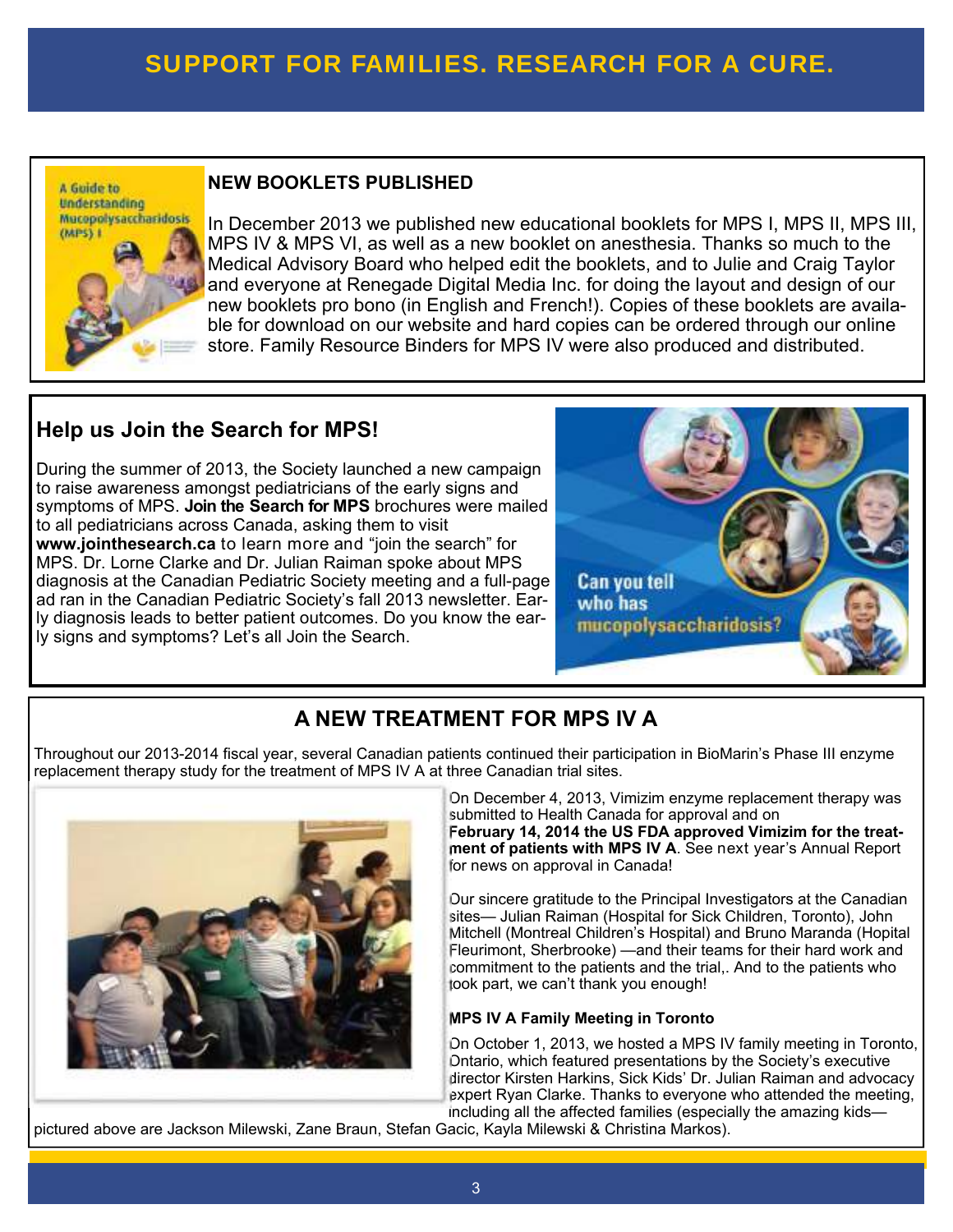# THE CANADIAN MPS SOCIETY: CELEBRATING 30 YEARS

## **With our donors' support, we were able to fund three research grants during our 2013-2014 fiscal year. Thanks to you we have now funded over \$1,000,000 in research!**

## **2013 Summer Studentship Research Grants:**

#### **Sleep Problems in Children with Morquio Syndrome (MPS-IV): A Prospective Cohort Study**

- Recipient: Jason Steinmetz
- Institution: University of McGill
- Supervisor: Dr. John Mitchell
- Amount funded: \$4,000

#### **Rescue of mitochondrial dysfunction in Mucopolysaccharidosis IVA disease by treatment with an antioxidant combination**

- Recipient: Hsien Huey Tan
- Institution: University of Victoria
- Supervisor: Dr. Patrick Walter
- Amount funded: \$4,000

## **2014-2 Research Grant:**

#### **Somatic and CNS gene delivery for the treatment of Hunter syndrome**

- Recipient: Dr. Douglas McCarty
- Institution: Nationwide Children's Hospital
- Amount funded: \$110,000 (over 2 years); funded through our MPS III Research Fund

## **TEN YEARS OF ENZYME REPLACEMENT THERAPY:**



Because of those patients who participated in the clinical trials, the first treatment for an MPS disease was approved by the FDA ten years ago (in 2003)—Aldurazyme for MPS I.

Thanks to the individuals' (and their families') bold and dedicated participation in the clinical trials, it is estimated that over 1,000 individuals with MPS I in 40 countries are now

receiving Aldurazyme. In addition, the MPS I Aldurazyme clinical trials paved the way for future clinical trials for MPS II, MPS III, MPS IV, MPS VI, and MPS VII.

These milestones were cause for celebration and on October 25, 2013 North American participants and their families were honoured at a luncheon during the National MPS Society's annual conference in San Antonio, Texas. Moving speeches were given by Steve Holland, whose three children participated in the Phase III trial, Dr. Lorne Clarke, who was the principal investigator at the largest North American trial site at BC Children's Hospital, and Ryan Dant, who was one of the first people—as a participant in the Phase I trial—to receive enzyme replacement therapy to treat ANY type of MPS.

On behalf of the board and members of the Canadian MPS Society, we salute those who participated in this trial and those who are continuing to sacrifice to create brighter futures for those with MPS.

## **Dave Charlebois wins first HollisWealth Community Leadership Award!**



Canadian MPS Society Executive Director Kirsten Harkins & Board Chair Bernie Geiss receiving a cheque for \$26,000 from Dave Charlebois, HollisWealth Community Leadership Award recipient, & Mark Neale, RVP Western Canada, HollisWealth.

Dave, a HollisWealth financial advisor, was the bone marrow donor for Sarah Byrne (MPS I) and was inspired to apply for this award on our behalf. Our heartfelt appreciation goes out to Dave and everyone at HollisWealth. Funds received allowed us to print our new booklets, translate them to French, and purchase grant-writing software.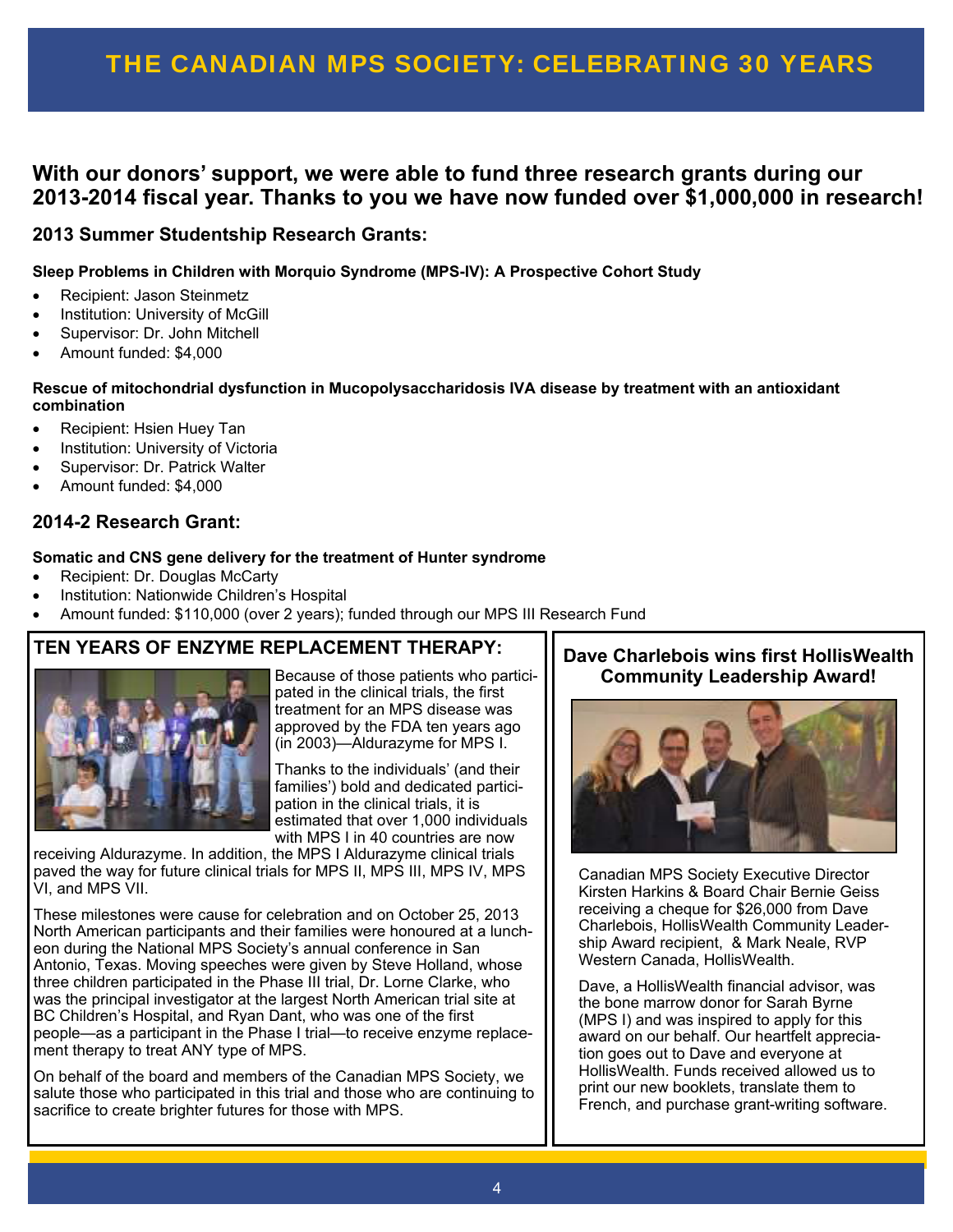**For 30 years, families have been organizing events, large and small, to benefit the Canadian MPS Society. Every dollar raised makes a difference. Thanks to everyone who organized, participated in, or contributed to any of the many events that took place during our 2013-2014 fiscal year. Here are some of the highlights:** 



On April 28th, the inaugural **Manulife Financial Cove Fun 5k & Relay** took place in Deep Cove, BC. Over one hundred participants walked and ran through beautiful Deep Cove and raised over \$14,420 (net) for a great cause - to create a better future for kids with MPS. Thanks to all the sponsors, donors, participants, the enthusiastic committee led by Warren Campbell & Bernie and Christie Geiss, and everyone at Cove Financial & Manulife Financial. It was a fantastic turnout for an



inaugural event and we look forward to seeing even more people turn out in years to come! Visit www.covefunrun.ca to view more event information and photos.





Follow us on twitter (@CanMPSSociety)

Like us on facebook (Canadian MPS Society)



You **Unite** Watch our videos on YouTube.

**Join the mailing list for our electronic newsletter, the e-connection.** to keep up-to-date on Canadian MPS Society news throughout the year!



Hockey players young and old(er) joined forces against MPS on May 4, 2013 at the North Shore Winter Club in North Vancouver, BC. Western Hockey League 1<sup>st</sup> and 2<sup>nd</sup> overall draft picks from 2012, Mathew Barzal and Jansen Harkins, laced up with seasoned NHL greats including Tony Tanti and



Trey Purcell (MPS II) with Tony Tanti at the **2013 MPS CUP**

Dave Babych, Olympian Cammi Granato, and many generous souls who paid for the honour of playing with their hockey heroes.

Players and others then gathered at the Sutton Place Hotel for the gala in support of the Society. The 2013 MPS CUP Fantasy Hockey Game & Gala raised a net of over \$66,000. Thanks to everyone who joined our team!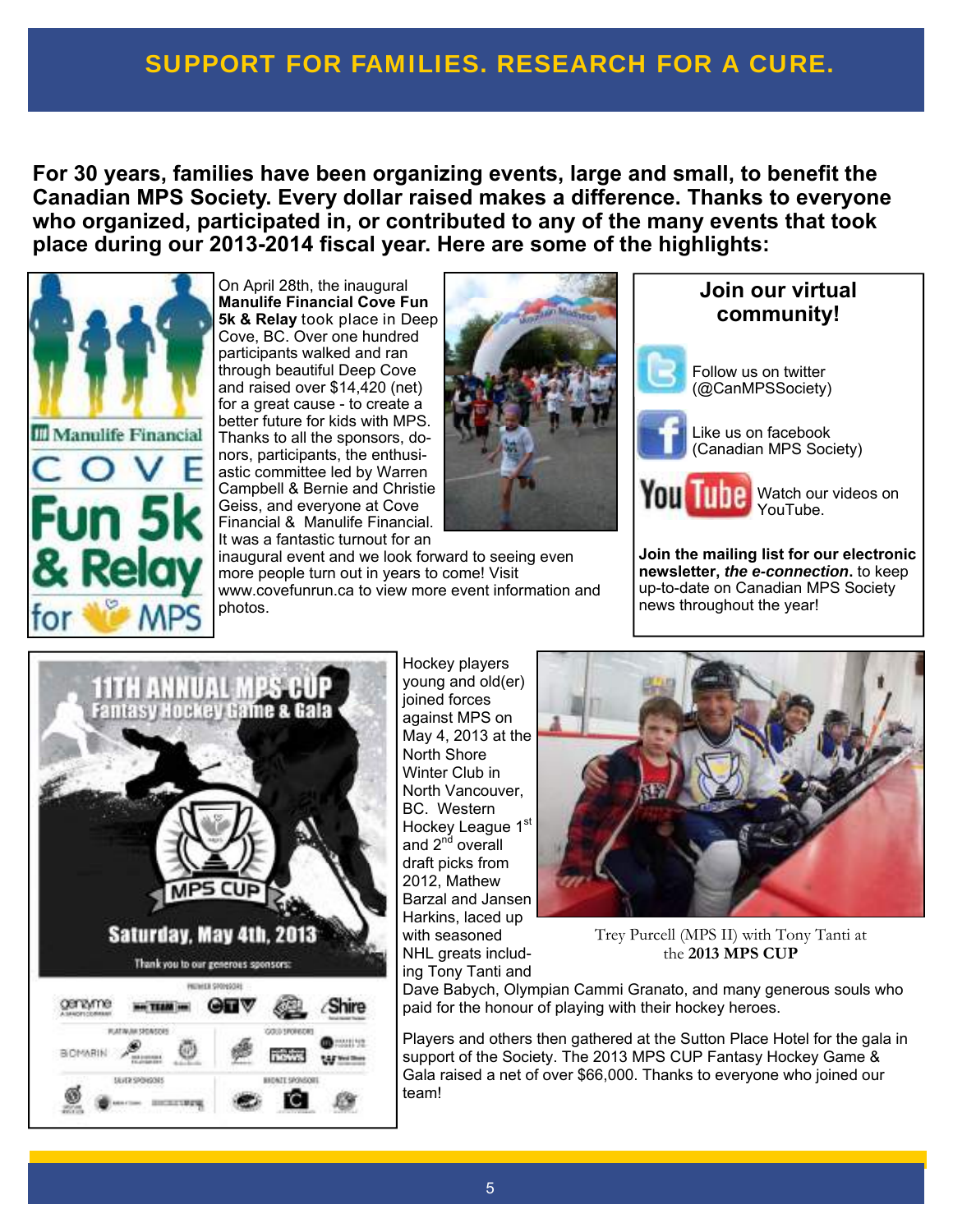## FINANCIAL STATEMENTS FOR YEAR ENDED MARCH 31, 2011 2013

| To the Directors of The Canadian Society for<br>Mucopolysaccharide & Related Diseases Inc.:                                                                                                                                                                |                  |                  | <b>Notes to Financial Statements:</b><br>(Unaudited)                                                                                                                                                                                                                                                                                                |
|------------------------------------------------------------------------------------------------------------------------------------------------------------------------------------------------------------------------------------------------------------|------------------|------------------|-----------------------------------------------------------------------------------------------------------------------------------------------------------------------------------------------------------------------------------------------------------------------------------------------------------------------------------------------------|
| We have reviewed the Balance Sheet of The Canadian<br>Society for Mucopolysaccharide & Related Diseases Inc.<br>as at March 31, 2014, and Statement of Revenue,<br>Expenditures and Surplus for the year then ended.                                       |                  |                  | Note 1. Organization<br>The Canadian Society for Mucopolysaccharide & Related<br>Diseases Inc. is incorporated under the laws of Canada as a not-                                                                                                                                                                                                   |
| Our review was made in accordance with Canadian<br>generally accepted standards for review engagements and<br>accordingly consisted primarily of enquiry, analytical<br>procedures and discussion related to information supplied<br>to us by the Society. |                  |                  | for-profit organization and is registered under the Income Tax Act<br>as a charitable organization and as such is not subject to income<br>taxes. The Society's aim is to provide support to Canadians<br>affected by lysosomal storage diseases (LSDs), to raise public<br>and professional awareness of LSDs, and to fund research for a<br>cure. |
| A review does not constitute an audit and consequently we<br>do not express an audit opinion on these Financial<br>Statements.                                                                                                                             |                  |                  | <b>Note 2. Significant Accounting Policies</b>                                                                                                                                                                                                                                                                                                      |
| Based on our review, nothing has come to our attention that                                                                                                                                                                                                |                  |                  | <b>Revenue Recognition</b>                                                                                                                                                                                                                                                                                                                          |
| causes us to believe that these Financial Statements are<br>not, in all material respects, in accordance with Canadian<br>generally accepted accounting principles.                                                                                        |                  |                  | The Society follows the deferral method of accounting for<br>contributions.                                                                                                                                                                                                                                                                         |
| Quantum Accounting Services Inc.                                                                                                                                                                                                                           |                  |                  | <b>Capital Assets</b>                                                                                                                                                                                                                                                                                                                               |
| Vancouver, BC<br>July 03, 2014                                                                                                                                                                                                                             |                  |                  | Capital assets are not recorded on the balance sheet. Expendi-<br>tures for capital assets in the year are recorded as expenses and<br>disclosed in the statement of operations. The capital assets of<br>the Society consist of office equipment and computer software.                                                                            |
| Balance Sheet as at March 31, 2014<br>(Unaudited)                                                                                                                                                                                                          |                  |                  |                                                                                                                                                                                                                                                                                                                                                     |
| March 31                                                                                                                                                                                                                                                   | 2014             | 2013             | <b>Volunteer Services</b>                                                                                                                                                                                                                                                                                                                           |
| <b>Assets</b>                                                                                                                                                                                                                                              |                  |                  | The work of the Society is dependent on the efforts of many                                                                                                                                                                                                                                                                                         |
| <b>Current Assets</b>                                                                                                                                                                                                                                      |                  |                  | volunteers. Because these services are not normally purchased<br>by the Society and because of the difficulty of determining their                                                                                                                                                                                                                  |
| Cash and short term deposits                                                                                                                                                                                                                               | 124,029          | 168,881          | fair value, donated services are not recognized in these financial                                                                                                                                                                                                                                                                                  |
| TD Waterhouse Investment                                                                                                                                                                                                                                   | 106,145          | 50,031           | statements.                                                                                                                                                                                                                                                                                                                                         |
| Sales tax recoverable                                                                                                                                                                                                                                      | 552              | 2,406            | <b>Financial Instruments</b>                                                                                                                                                                                                                                                                                                                        |
| Accrued interest receivable                                                                                                                                                                                                                                |                  | 404              | Unless otherwise noted, it is management's opinion that the                                                                                                                                                                                                                                                                                         |
| <b>Prepaid Expenses</b><br><b>Total Current Assets</b>                                                                                                                                                                                                     | 5,000<br>235,726 | 2,500<br>224,222 | Society is not exposed to significant interest rate or credit risks<br>arising from its financial instruments.                                                                                                                                                                                                                                      |
| <b>Liabilities</b>                                                                                                                                                                                                                                         |                  |                  | Note 3. Fundraising                                                                                                                                                                                                                                                                                                                                 |
| <b>Current Liabilities</b>                                                                                                                                                                                                                                 |                  |                  | Fundraising revenue is comprised of gross revenue in the                                                                                                                                                                                                                                                                                            |
| Accounts Payable &                                                                                                                                                                                                                                         |                  |                  | amount of \$125,427 (2013-\$124,768) less expenditures in the                                                                                                                                                                                                                                                                                       |
| <b>Accrued Liabilities</b>                                                                                                                                                                                                                                 | 1,100            | 1,100            | amount of \$29,724 (2013-\$33,463).                                                                                                                                                                                                                                                                                                                 |
| Deferred Revenue-MPS CUP<br><b>Total Current Liabilities</b>                                                                                                                                                                                               | 3,943<br>5,043   | 100<br>1,200     | Note 4. Donor Advised Funds                                                                                                                                                                                                                                                                                                                         |
|                                                                                                                                                                                                                                                            |                  |                  |                                                                                                                                                                                                                                                                                                                                                     |
| <b>Surplus/ (Deficit)</b>                                                                                                                                                                                                                                  | 230,683          | 223,022          | Donor Advised Fund Revenue is comprised of each fund's gross<br>revenue less expenditures (including a 5% administrative fee per<br>fund).                                                                                                                                                                                                          |
|                                                                                                                                                                                                                                                            | 235,726          | 224,222          |                                                                                                                                                                                                                                                                                                                                                     |
| On behalf of the Board of Directors,                                                                                                                                                                                                                       |                  |                  |                                                                                                                                                                                                                                                                                                                                                     |
| Brent Níchols<br>Berníe Geiss<br>Treasurer<br>Chair                                                                                                                                                                                                        |                  |                  |                                                                                                                                                                                                                                                                                                                                                     |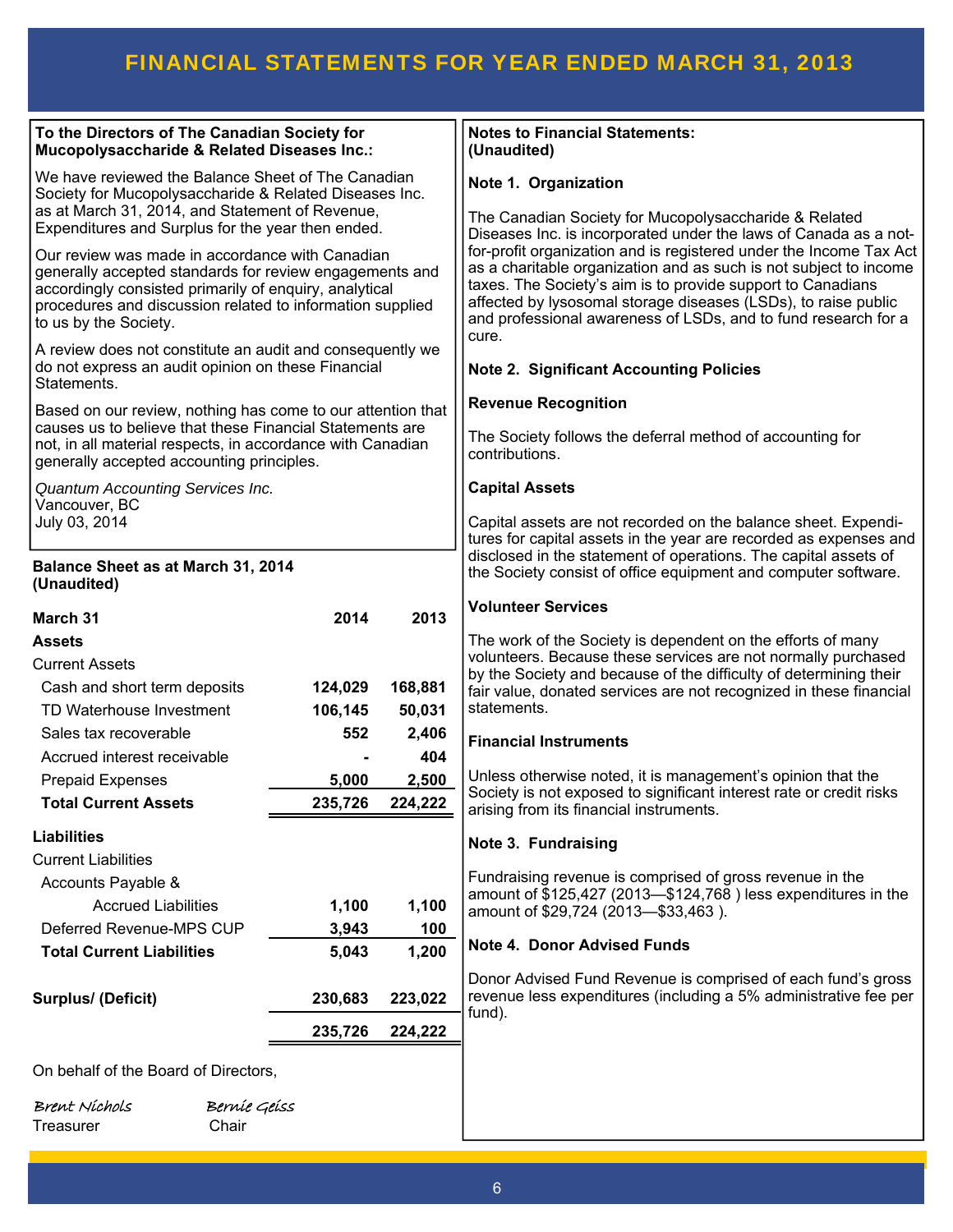# FINANCIAL STATEMENTS FOR YEAR ENDED MARCH 31, 2014

| For year ended March 31, 2014                                 | 2014    | 2013    |
|---------------------------------------------------------------|---------|---------|
| <b>Revenue</b>                                                |         |         |
| Donations                                                     | 135,443 | 125,276 |
| Fundraising, Net of Related Expenses (Note 3)                 | 95,703  | 91,305  |
| <b>Membership Fees</b>                                        | 4,330   | 3,395   |
| Interest                                                      | 1,537   | 435     |
| Investment                                                    | 1,115   |         |
| Sales                                                         | 857     | 957     |
| MPS II Research Fund, Net of Related Expenses (Note 4)        | 41      | 9,762   |
| Miscellaneous Income                                          | 33      | 1,106   |
| <b>Conference Revenue</b>                                     |         | 24,250  |
| MPS IV B Research Fund, Net of Related Expenses (Note 4)      |         | 10,867  |
| <b>Total Revenue</b>                                          | 239,059 | 267,353 |
| <b>Expenditures</b>                                           |         |         |
| <b>Salaries and Contract Fees</b>                             | 77,170  | 82,311  |
| <b>Consulting Fees</b>                                        | 30,915  | 27,232  |
| <b>Printing and Postage</b>                                   | 12,365  | 10,804  |
| Computer Software & Computer Expense                          | 10,905  | 2,018   |
| Office Lease                                                  | 8,400   | 7,530   |
| <b>Travel</b>                                                 | 7,343   | 9,972   |
| Non-recoverable GST/HST                                       | 4,528   | 5,710   |
| Family Assistance Program                                     | 4,518   | 4,958   |
| Office Expense                                                | 4,500   | 6,703   |
| Telephone & Internet                                          | 2,437   | 2,665   |
| Insurance                                                     | 2,219   | 2,244   |
| Meetings                                                      | 1,450   | 986     |
| <b>Professional Fees</b>                                      | 1,235   | 1,268   |
| <b>Promotional Items</b>                                      | 541     | 2,553   |
| Membership Dues                                               | 205     | 130     |
| <b>Conference Expenses</b>                                    |         | 21,591  |
| <b>Office Equipment</b>                                       |         | 1,012   |
|                                                               | 168,731 | 189,687 |
| <b>Research Grants</b>                                        | 62,667  | 90,500  |
| <b>Total Expenditures</b>                                     | 231,398 | 280,187 |
| Excess/(deficiency) of revenue over expenditures for the year | 7,661   |         |
| Surplus, beginning of year                                    | 223,022 | 235,856 |
| Surplus, end of year                                          | 230,683 | 223,022 |